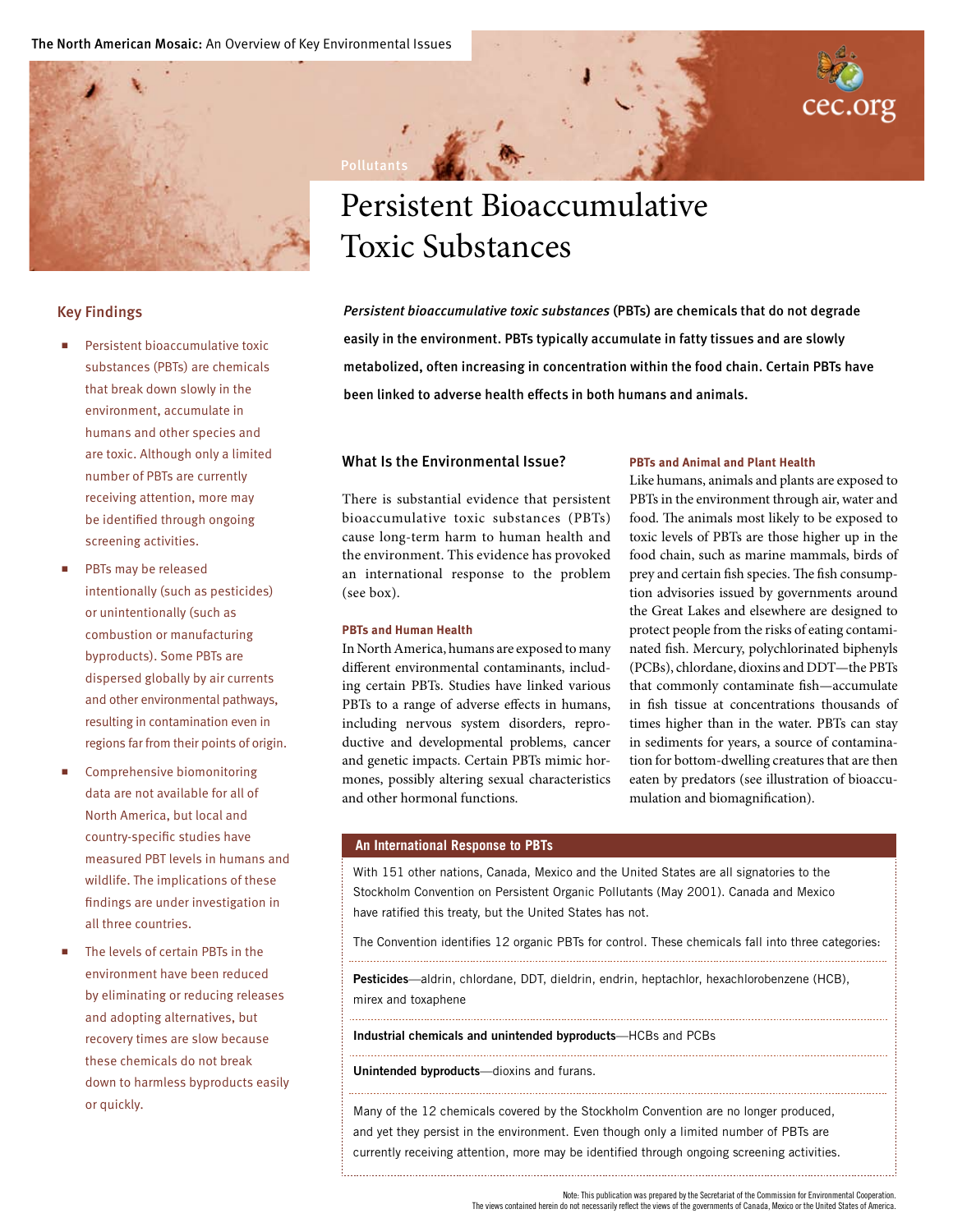# The grasshopper effect and global distillation



Source: Environment Canada.

The persistence of these substances in the environment is considerable. Chlordane was banned in the United States in 1988, but 105 fish consumption advisories were still issued for this substance in 2006. Likewise, DDT has been banned since 1975, but 84 DDT-related fish consumption advisories were still issued in 2006 in the United States.

# Why Is This Issue Important to North America?

PBTs are intentionally and unintentionally released into the environment. Once in the environment, some PBTs can readily disperse throughout specific regions and across international boundaries, both within North America and globally. PBTs are of particular concern to North America because they are found in environmentally sensitive areas, such as the Arctic (see illustration of pathways into the Arctic), the Great Lakes and the Gulf of Mexico.

#### **Sources of PBTs**

Worldwide, all industrial sectors use chemicals, but certain sectors are more likely to emit PBTs. These emissions may originate from either intentional releases—such as pesticides with PBTs as impurities—or unintentional releases—such as combustion byproducts (e.g., dioxins and furans).

PBTs continue to be released as the byproducts of industrial activities. Mercury releases through coal-fired electricity generation, for example, have increased since the beginning of the industrial age in the mid-1800s. Rates of mercury deposition from the atmosphere have increased globally 200–400 percent since the industrial revolution, increasing the potential human health and ecosystem effects of mercury worldwide.

#### **Transport**

A major concern with some PBTs is the ease with which they can move through the environment. PBTs make their way into remote regions by traveling long distances in a series of "hops" involving a complex cycle of long-range atmospheric transport, deposition and revolatilization, collectively called the "grasshopper effect." Eventually, they accumulate in cold regions such as the Arctic by a process called "global distillation" (see illustration).

Because PBTs are often relatively volatile, they may enter the atmosphere where they can be carried with the winds, sometimes for long distances. Through atmospheric processes, either because the molecules are carried down with precipitation or because particulate matter settles, they are deposited onto land or into water ecosystems where they accumulate and may cause damage. From these ecosystems, they may evaporate, again entering the atmosphere, ultimately traveling from warmer temperatures toward cooler regions. Whenever the temperature drops, they condense out of the atmosphere, frequently reaching higher concentrations in circumpolar regions and in high altitudes because there is insufficient thermal energy to go through another evaporation cycle. Through these processes, some PBTs can move thousands of kilometers from their sources of emission and accumulate in polar latitudes. In addition to releases within the region, North America is also affected by the long-range atmospheric dispersal of PBTs from global sources.

### **Biomonitoring**

The human populations exposed to PBTs include groups of special concern such as children and developing fetuses. Children are especially vulnerable to toxic chemicals because of their unique physiology and developmental and behavioral characteristics. The biomonitoring data needed to measure the occurrence of PBTs in humans are not readily available for North America as a whole, but some insights can be drawn from more localized studies:

■ In the Canadian Arctic, the Arctic Monitoring and Assessment Programme has determined that the high exposure levels found in some Arctic communities may have a negative influence on human health. Although there is still no direct evidence of adverse effects on health status (mortality and morbidity) at





ppm = parts per million. Adapted from: US Environmental Protection Agency.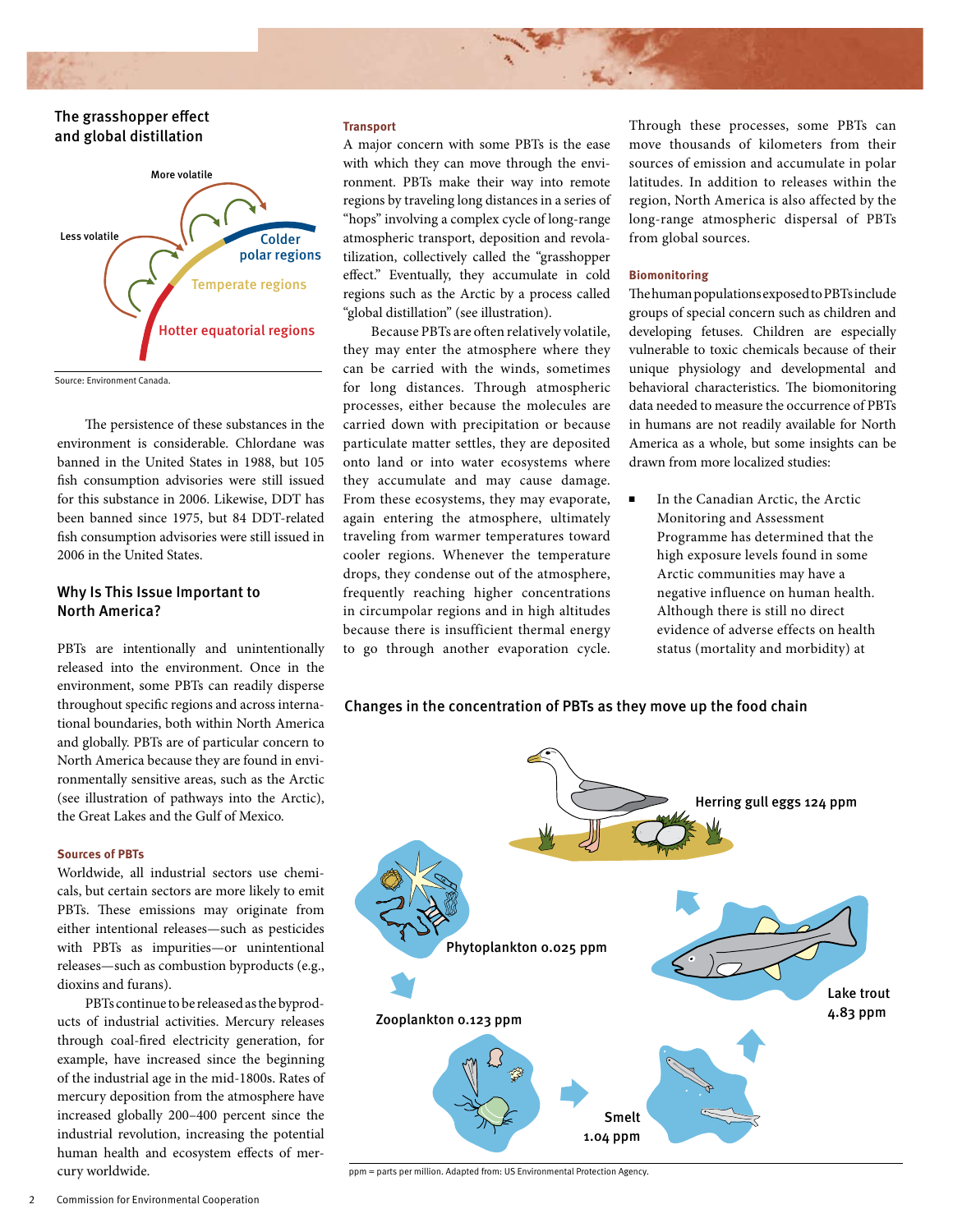

#### Pathways of contaminants to the Arctic



#### Source: Arctic Monitoring and Assessment Programme.

the population level, there is reason for concern and a need to continue to reduce human exposure based on the weight of all available evidence.

- <sup>n</sup> In Mexico, organochlorine (OC) pesticides, which are also PBTs, were measured in the ambient air of Chiapas during 2000–2001. Concentrations of some OC pesticides (DDTs, chlordane, toxaphene) in this area were elevated compared with levels in the Great Lakes region. This finding suggests that southern Mexico may be a source region for this group of chemicals, but comparably high levels have also been reported in parts of the southern United States, where their suspected sources are emissions from historically contaminated soil (DDTs, toxaphene) and past termiticide usage (chlordane). Agricultural workers may be at risk because of exposures to these PBT chemicals.
- <sup>n</sup> In the United States, about 6 percent of women of child-bearing age had 5.8 parts per billion or more of mercury in their blood from 1999 to 2002. Concentrations below 5.8 parts per billion are unlikely to cause appreciable harm. Based on these survey results and the number of births each year, it is estimated that more than 300,000 newborns each year in the United States may have an increased risk of learning disabilities associated with *in utero* exposure to methylmercury.

# What Are the Linkages to Other North American Environmental Issues?

Persistent bioaccumulative toxic substances are linked to biodiversity, international trade and climate change.

#### **Biodiversity**

The effect of PBTs on biodiversity in North America was first evident when peregrine falcons, eagles and other top predators began to disappear in the 1970s because of DDT in the food chain. Although these highly visible species have recovered through interventions and through the banning of some PBTs, other species may still be affected by the presence of PBTs in the continent's ecosystems.

#### **Trade**

International trade can introduce PBTs into North America despite rigorous efforts to prevent their release here. Consumer goods and products sold in North America are increasingly manufactured, grown or otherwise handled in nations whose requirements related to PBTs may differ from those in North America. An example is food imported from other countries that have been treated with pesticides still in use there such as DDT, aldrin and chlordane.

#### **Climate Change**

Normal atmospheric conditions carry mercury and some other PBTs emitted by fossil fuel combustion and other industrial activities northward, where these substances eventually settle on land or water surfaces. For example, the boreal forest region in northern Canada and Alaska is a resting place for years of past emissions. Because climate change affects northern forests and wetlands, mercury previously deposited into cold, wet soils may be released again through wildfires. In response to the drier conditions in northern regions, soil will relinquish its hold on hundreds of years of mercury accumulation, sending it back into the air. The projected increases in boreal wildfire activity stemming from climate change are expected to increase atmospheric mercury emissions, exacerbating exposure in northern food chains.

| Manufacturing                                                                                                                                                                                   | <b>Thermal processes</b>                                                                                                                                                                                                                                                                                                          | <b>Certain products with PBT impurities</b>                                                                                                                                                    | <b>Recycling processes</b>                                                                                                                                                                |
|-------------------------------------------------------------------------------------------------------------------------------------------------------------------------------------------------|-----------------------------------------------------------------------------------------------------------------------------------------------------------------------------------------------------------------------------------------------------------------------------------------------------------------------------------|------------------------------------------------------------------------------------------------------------------------------------------------------------------------------------------------|-------------------------------------------------------------------------------------------------------------------------------------------------------------------------------------------|
| Production of chlorinated<br>organic chemicals<br>■ Pulp and paper production<br>$\blacksquare$ Oil refining and<br>catalyst regeneration<br>• Chlorine production using<br>graphite electrodes | ■ Iron ore sintering for blast furnaces<br>■ Primary copper smelting<br>■ Secondary scrap metal processing<br>$\blacksquare$ Cement kilns<br>■ Mineral processing: lime, ceramic,<br>glass, brick<br>■ Waste incineration: municipal,<br>hazardous, medical/clinical<br>Coal and oil combustion<br>vehicles and stationary motors | ■ Pesticide/herbicide application<br>■ Preservatives for wood/leather/textile<br>■ Solvent use and application<br>Industrial bleaching processes<br>■ Textile/wool/leather dying and finishing | ■ Metal, paper and<br>plastics recycling<br>■ Sewage and paper<br>sludge and effluent<br>application on land<br>Solvent and waste<br>oil recovery<br>■ Pentachlorophenol-<br>treated wood |

### Selected Industries and Processes Associated with PBTs